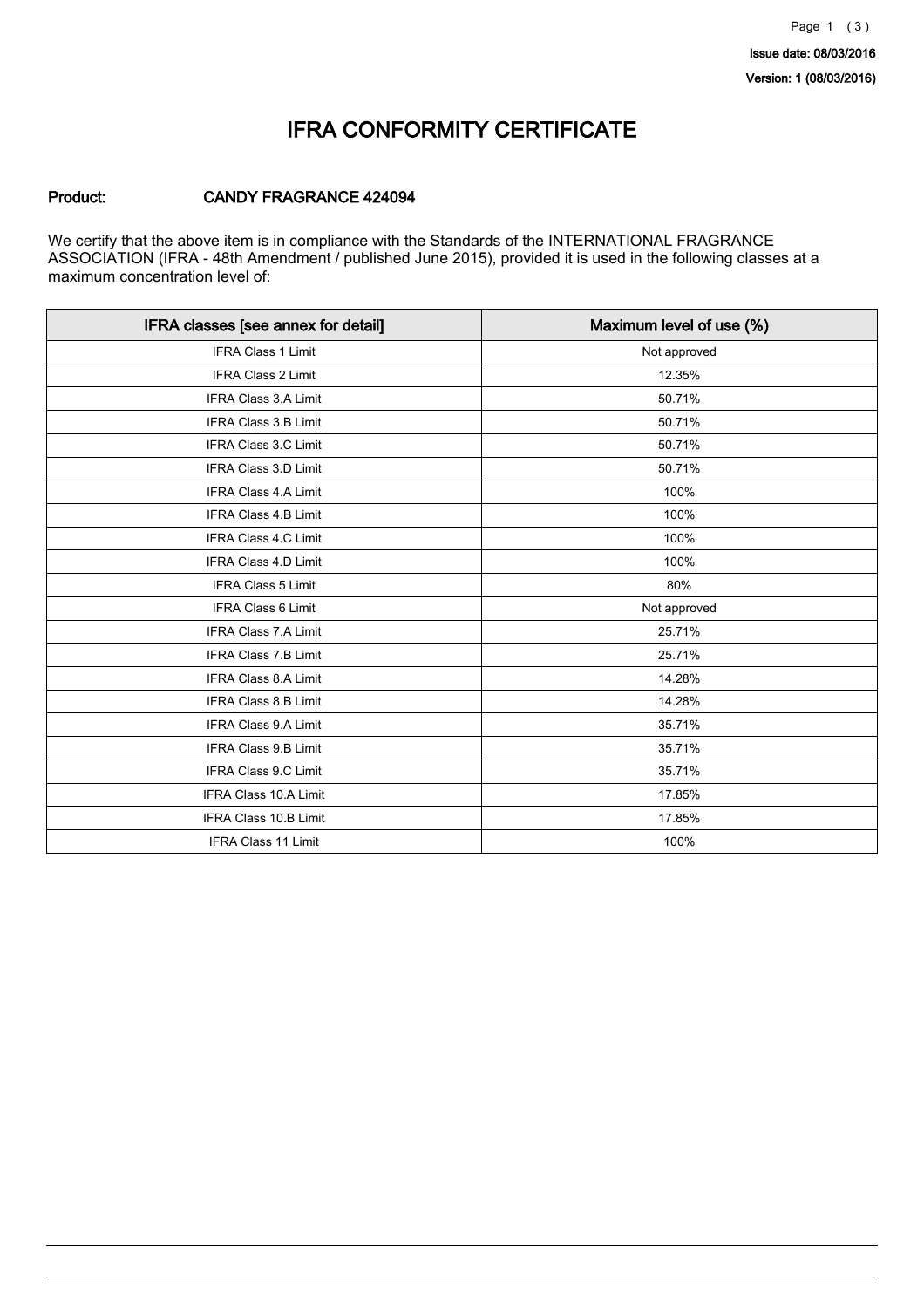## IFRA CONFORMITY CERTIFICATE

For other kinds of application or use at higher concentration levels, a new evaluation may be needed; please contact Gracefruit Limited.

The IFRA Standards regarding use restrictions are based on safety assessments by the Panel of Experts of the RESEARCH INSTITUTE FOR FRAGRANCE MATERIALS (RIFM) and are enforced by the IFRA Scientific Committee.

Evaluation of individual Fragrance ingredients is made according to the safety standards contained in the relevant section of the IFRA Code of Practice.

It is the ultimate responsibility of our customer to ensure the safety of the final product (containing this fragrance) by further testing if need be.